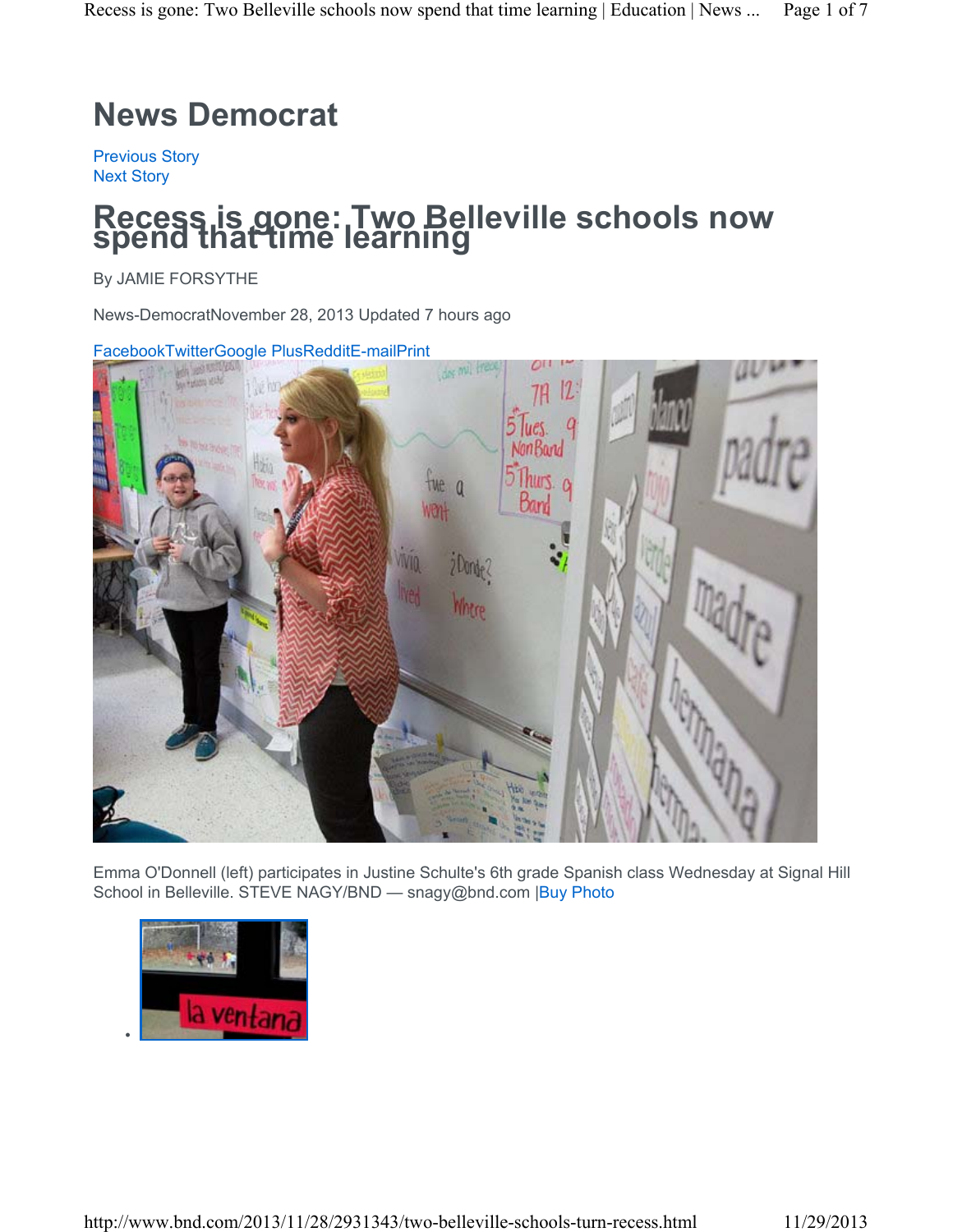Eighth-grader Devin Taylor spent his 25-minute recess playing basketball last year. This year, he spends his recess time on math and reading comprehension as part of Emge Junior High School's Intervention Challenge program.

"I miss recess," Devin said. "I can't play basketball anymore. We don't get much time to do it during school."

He described the intervention program as "OK.

"I didn't like it at first, but now it's getting better," he said.

Both Emge Junior High and Signal Hill schools in Belleville eliminated recess for their upper grade levels, and instead use the time for instructional programs this school year.

Emge Junior High has an Intervention Challenge to provide students extra help with math and reading. Signal Hill has three different programs for sixth- through eighth-graders during what was previously recess time -- a Spanish class, a leadership class and an intervention program.

School officials say the change was necessary to accommodate more academic time, and students still get adequate physical activity with physical education every day.

"We have the luxury of junior high students having P.E. every day for 45 minutes," said Signal Hill Principal Kelly West.

"Very few schools offer P.E. every day to fifth- and sixth-graders," said Pam Leonard, superintendent of Harmony-Emge School District 175, which includes Emge Junior High School. Students at Emge also have P.E. for 45 minutes each day.

St. Clair County Regional Office of Education Superintendent Susan Sarfaty said state law requires physical education for all grades, but recess is not mandated.

"I don't think there are actually very many schools that have recess at all for the junior high kids," Sarfaty said.

Whiteside School District 115 Superintendent Peggy Burke said sixth- through eighth-graders do not have recess, but fifth-graders do have recess for about 20 minutes a day. Even though they attend Whiteside Middle School, she explained fifth-grade is still structured like an elementary grade.

Belleville School District 118 Superintendent Matt Klosterman said the district does not have a structured recess for junior high students -- seventh- and eighth-graders. "There is an opportunity for them to get outside during their lunch period," he said. Fifth- and sixth-graders do have recess at District 118 elementary schools.

Both West and Leonard said recess time is being eliminated to enrich student learning.

"We really looked at differentiating instruction for students," Leonard said. "We wanted to provide some unique opportunities for them."

With the elimination of recess for upper grade levels this year, both Emge Junior High Principal Kim Ray and West said student discipline issues have decreased.

"We have less discipline problems this year then we did last year at this time," Ray said.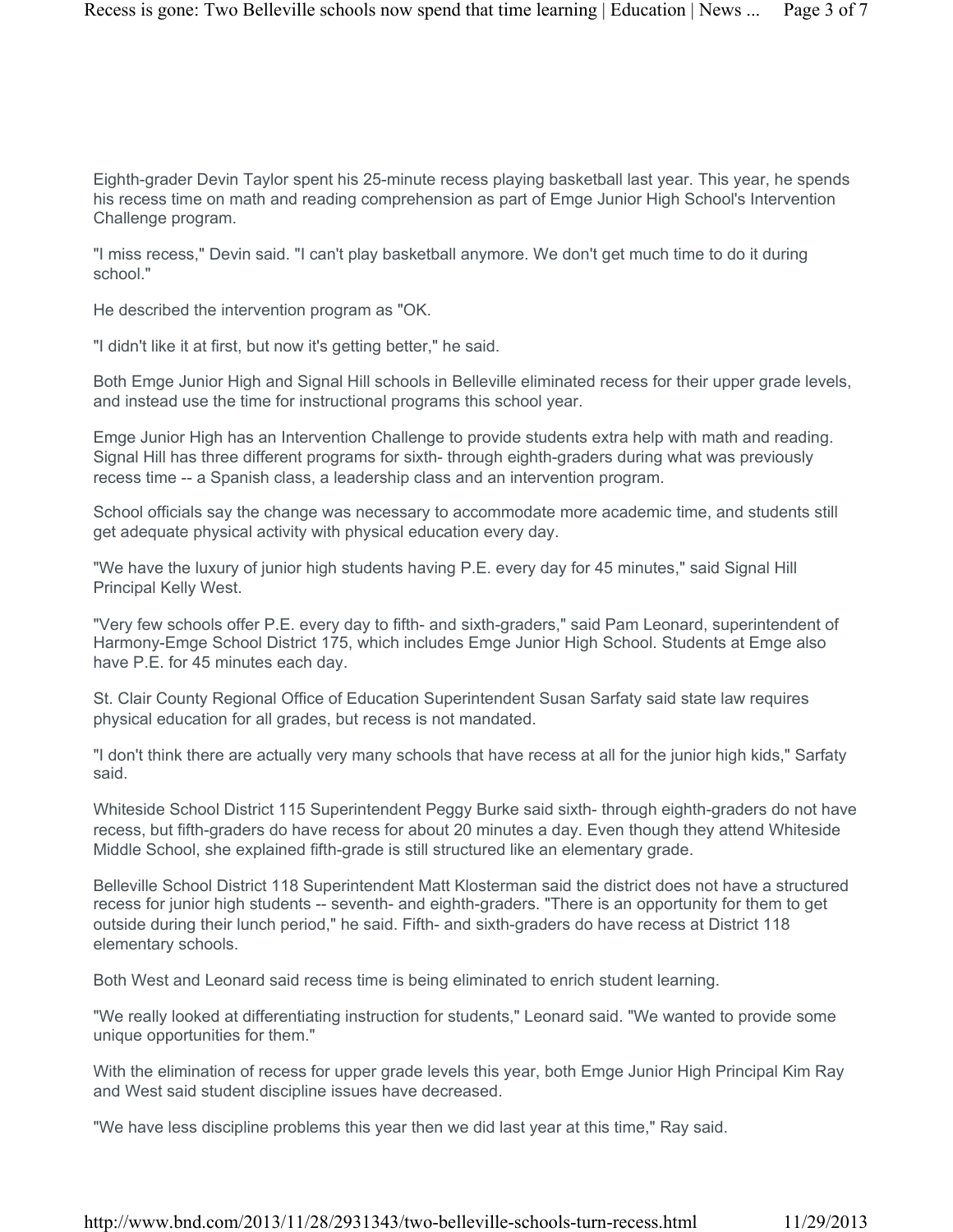"It has decreased our discipline, because a lot of that happens at recess," West said. "Physical education is much more effective than having drama (at recess)."

Earlier this month, retired educator Paul Zientarski, of Naperville, spoke about the importance of physical activity for students during the school day during the fifth annual Southwestern Illinois Health Policy Summit in Belleville.

"To go from class to class to class, it really doesn't improve the learning of the brain," Zientarski said. "If the brain isn't prepared for learning, more seat time doesn't improve it."

He explained the brain learns best following physical activity such as P.E. or recess. "I'm glad they (Signal Hill and Emge) have 45 minutes of daily P.E. -- that's important," Zientarski said.

Purposeful recess is also beneficial, he said.

"If recesses are just 15 minutes where the kids are not encouraged to be active, they really don't serve a purpose," Zientarski said. "If you want to make recess time purposeful, you have to allow kids to move and be active."

Here's what the new classes look like at Signal Hill and Emge Junior High schools:

#### Intervention Challenge

The Intervention Challenge program for the 325 fifth- through eighth-graders at Emge Junior High incorporates reading, math and character education. Ray said two days a week are spent on reading, two days a week on math and one day a week on character education.

The math practice incorporates the computer-based program MobyMax, which is what sixth-grader Mylan Mccaleb was working on during a recent class. He was answering multiple choice problems regarding estimating the size of objects in feet, inches or centimeters.

"It's fun because it helps me in math a little bit," Mylan said, "and I get game time and earn badges."

Teacher Janet Brinkman said students earn game time on MobyMax after completing a designated amount of problems.

"Yeah, I miss it," Mylan said of recess, "but I barely notice we don't have it."

Brinkman described the Intervention Challenge as "awesome." She said students seem to like it, but they do miss recess.

Teacher Jamie Williams was working on an animal project with fifth-graders during an Intervention Challenge class. The project involved students researching two different animals and creating a new animal that incorporates characteristics of the two animals they picked. The students will then write a story about their imaginary animal.

Fifth-grader Markeyla Hughes wishes Emge still had recess, but described the Intervention program as "fun."

Teacher Margie O'Dell said she wishes the Intervention time was longer. "I definitely think it is a positive," she said. "It allows them to be in a smaller group setting and get more one-on-one help."

The Intervention Challenge classes are relatively small with a maximum of 18 students per class. "We want students to have individualized attention," Ray said.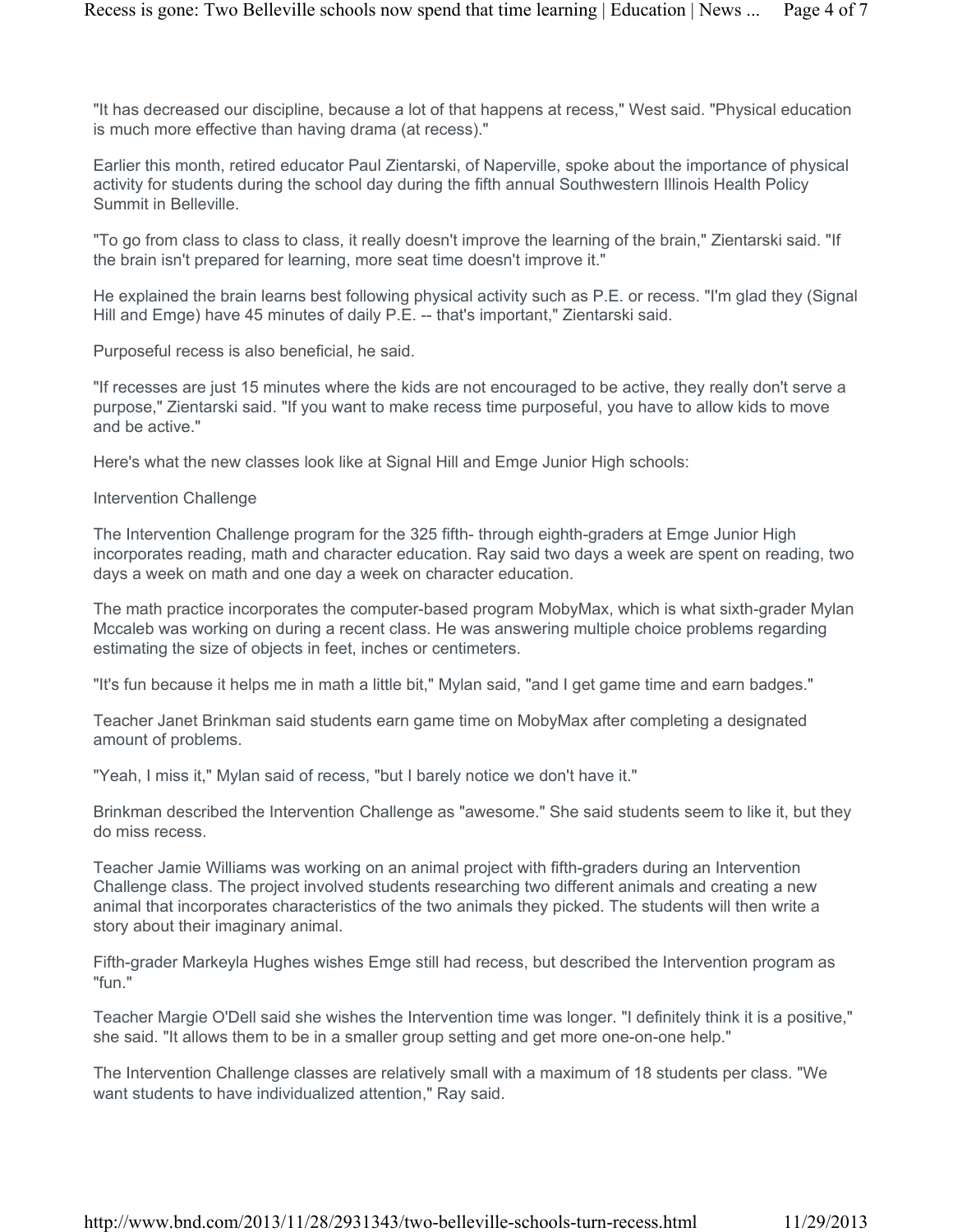Eighth-grader Aneehya Dickens said she feels the time would be better spent if it was a study hall where students could complete homework.

As a result of the new program, Ray hopes to see an increase in students' scores on state standardized tests.

#### Spanish class

As sixth-graders at Signal Hill enter Justine Schulte's class, they greeted each other in Spanish by saying "Hola" (Hello) or "Como estas?" (How are you?). Schulte reviewed the day of the week and the time of day in Spanish with her students.

Sixth-grader Emma O'Donnell volunteered to be part of a skit to help Schulte review past tense verb structures with the class. To ensure the students were following along during the class, which was conducted mostly in Spanish, Schulte often asked, "correcto" or "comprende."

"It's really fun," sixth-grader Katelyn Downard, 12, said of Spanish. "I like Senorita Schulte. She makes everything really fun and easier to learn." Katelyn doesn't miss recess. She said Spanish is more fun.

Emma said she doesn't miss recess either. "A lot of students complained at the beginning of the year," she said. "I think they changed their minds now," Katelyn chimed in.

Emma's mother Jennifer O'Donnell of Belleville said her daughter enjoys the Spanish class. "She tries to teach me Spanish, but it doesn't really work," O'Donnell said. "She doesn't have any problems missing recess. She enjoys going to Spanish class."

Classmate Wyatt Shellabarger, 12, said he "kind of" misses recess, but "probably likes Spanish more."

"The majority of the students have been very enthusiastic about it," Schulte said.

Students often stop her in the hall to converse in Spanish. "It's exciting that they are excited about it," she said.

Having Spanish in junior high will give students an advantage going into high school. "Not that many elementary schools offer a foreign language," Schulte said.

All sixth-, seventh- and eighth-graders at Signal Hill will receive one semester of Spanish this year, and fifth-graders attend a Spanish class once a week.

It's been an adjustment for older students who were accustomed to having recess time, but Schulte said she has "a lot of student engagement in class" as she's using the Teaching Proficient through Reading and Storytelling method, known as TPRS.

Schulte attended a TPRS seminar over the summer. "It's ridiculous how effective it is. It just clicks from the repetitiveness," she said. "It's just so much more effective than handing out worksheets or reading in a book all the time."

#### Schulte's part-time teacher salary is being covered by a grant from the Signal Hill Education Foundation.

#### Leadership class

Equipped with 25 plastic straws, eight paper clips and five pieces of string, eighth-graders in social worker Katie Nowell's leadership class at Signal Hill worked in small groups to build the highest freestanding tower possible.

The students in groups of four brainstormed ideas for five minutes and then had 10 minutes to build a tower. Eighth-grader Nadia Durham's group constructed a tower that resembled the Eiffel Tower in Paris.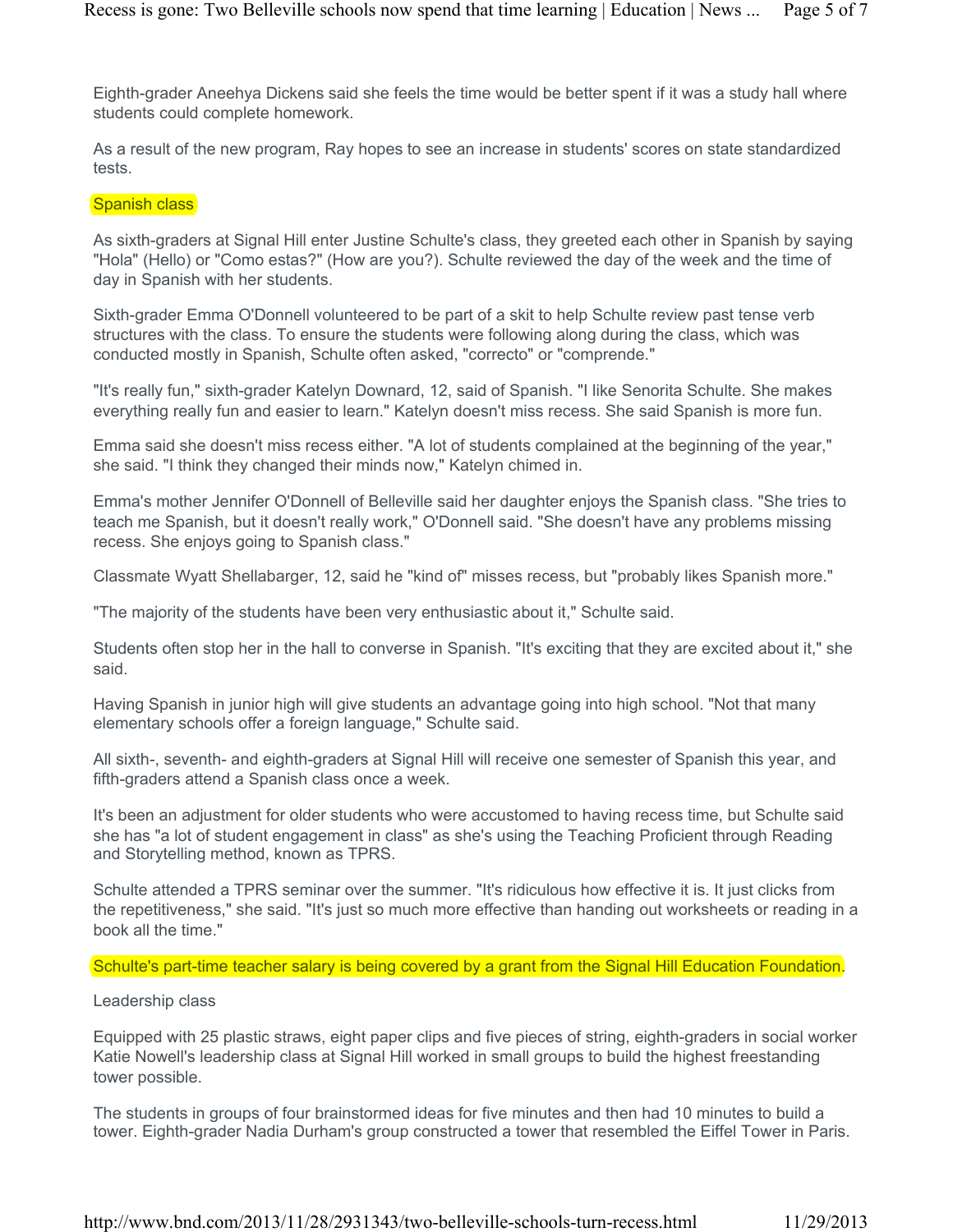Nadia said she doesn't miss recess and finds the leadership class "very interesting."

Eighth-grader Myikala Smith also likes the class, but enjoyed recess more.

"It's fun, and it's different than any other class," Myikala said. "I like recess better."

Seventh-grader Cameron Clark said he doesn't miss recess and thinks the leadership class is fun.

"We get to do different activities," he said. "It shows us how to be leaders and work as a team."

Cameron's mother Michelle Johnson of Belleville said he really likes the class. "I think it helps them (students) more than just having recess," she said, "to have a leadership class to teach them how to be a leader and how to include team members."

The leadership class is based on Sean Covey's book, "The 7 Habits of Highly Effective Teens." The tower -building exercise was built around the habit of synergize or cooperation.

Nowell said the leadership class is "going well," but has had its "ups and downs' since it's a new class. "The kids at the beginning were kind of in shock," she said, that there was no recess. "We're working together to make it as successful and interesting as possible."

Nowell hopes to teach the students foundation skills like goal setting, organization and time management. "I want to strengthen those life skills so they can be successful throughout their middle school careers and as they go onto high school," she said.

Contact reporter Jamie Forsythe at 239-2562 or jforsythe1@bnd.com.

#### FacebookTwitterGoogle PlusRedditE-mailPrint

### **Join The Conversation**

Belleville News-Democrat is pleased to provide this opportunity to share information, experiences and observations about what's in the news. Some of the comments may be reprinted elsewhere in the site or in the newspaper. We encourage lively, open debate on the issues of the day, and ask that you refrain from profanity, hate speech, personal comments and remarks that are off point. Thank you for taking the time to offer your thoughts.

#### Commenting FAQs | Terms of Service



View All Circulars **MACY'S** 2 DAYS LEFT



3 DAYS LEFT



**KMART** 2 DAYS LEFT



**SEARS US** 2 DAYS LEFT

Email Newsletters > Manage newsletter subscriptions Tablets >